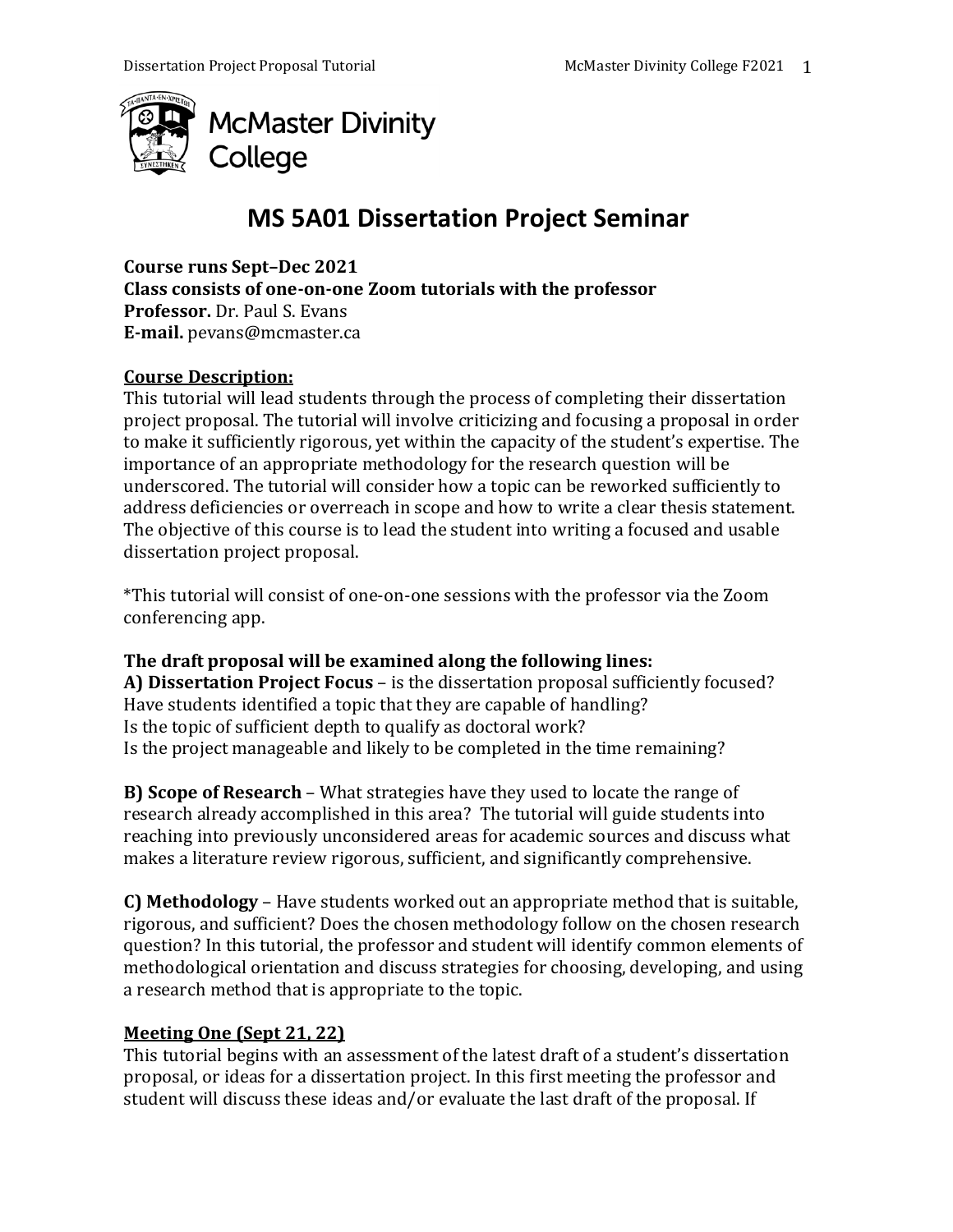available, feedback from students' primary supervisors will be examined and there will be discussion regarding the student's own self-assessment and any barriers and impasses that have prevented the student from having a successful proposal thus far.

From this meeting the **professor will set out assignments and the procedure** that will be completed subsequent to the second meeting.

## **Subsequent Meetings (TBD)**

The proposal will be broken down into assignments that will be determined *in situ*  with the professor during the first meeting. They will likely break down as follows.

## **1. Dissertation Abstract. 1–2 pages** (Double-spaced): Due**: Oct 6**

Students will write a short abstract summarizing their dissertation project. This abstract represents a student's formulation of their topic which is further defined and explored in their research proposal. The abstract must not exceed 350 words. Students will send the abstract to the professor at least two days before the scheduled meeting time arranged with the professor at which time they will go over it together via a Zoom conference.

## **2. Literature Review Section: 5–8 pages** (Double-spaced): Due**: Oct 20**

Students will write a review of previous literature applicable to the student's particular area of research interest that critically interacts with this secondary literature and shows how their proposal responds to this body of research. In this section, the professor will provide some guidance on how to find research on a topic and how to ensure their research question is based on an awareness of what has been said in the secondary literature and is responding to the academic discussion. Students will send the literature review to the professor at least two days before the scheduled meeting time arranged with the professor at which time they will go over it together via a Zoom conference.

## **3. Research Methodology Section. 5–8 pages** (Double-spaced): Due**: Nov 24**

Students will write the methodological section of their proposal that demonstrates an awareness of issues in the literature regarding their chosen methodology with special reference and application to a student's particular area of research interest.

Students will send the methodology section to the professor at least two days before the scheduled meeting time arranged with the professor at which time they will go over it together via a Zoom conference.

## **3. Draft of Dissertation Project Proposal**: **6,000–8,000 words.** Due**: Dec 1**

Students will prepare their dissertation project proposal based on the abstract which will describe the thesis, the literature review, and the methodology to be employed. The proposal will also summarize anticipated conclusions or outcomes. Proposals must evince logical argumentation, clarity of expression, understanding of the relevant scholarly literature and the methodology employed, and their potential to contribute to the chosen academic field. Students will send the draft to the professor